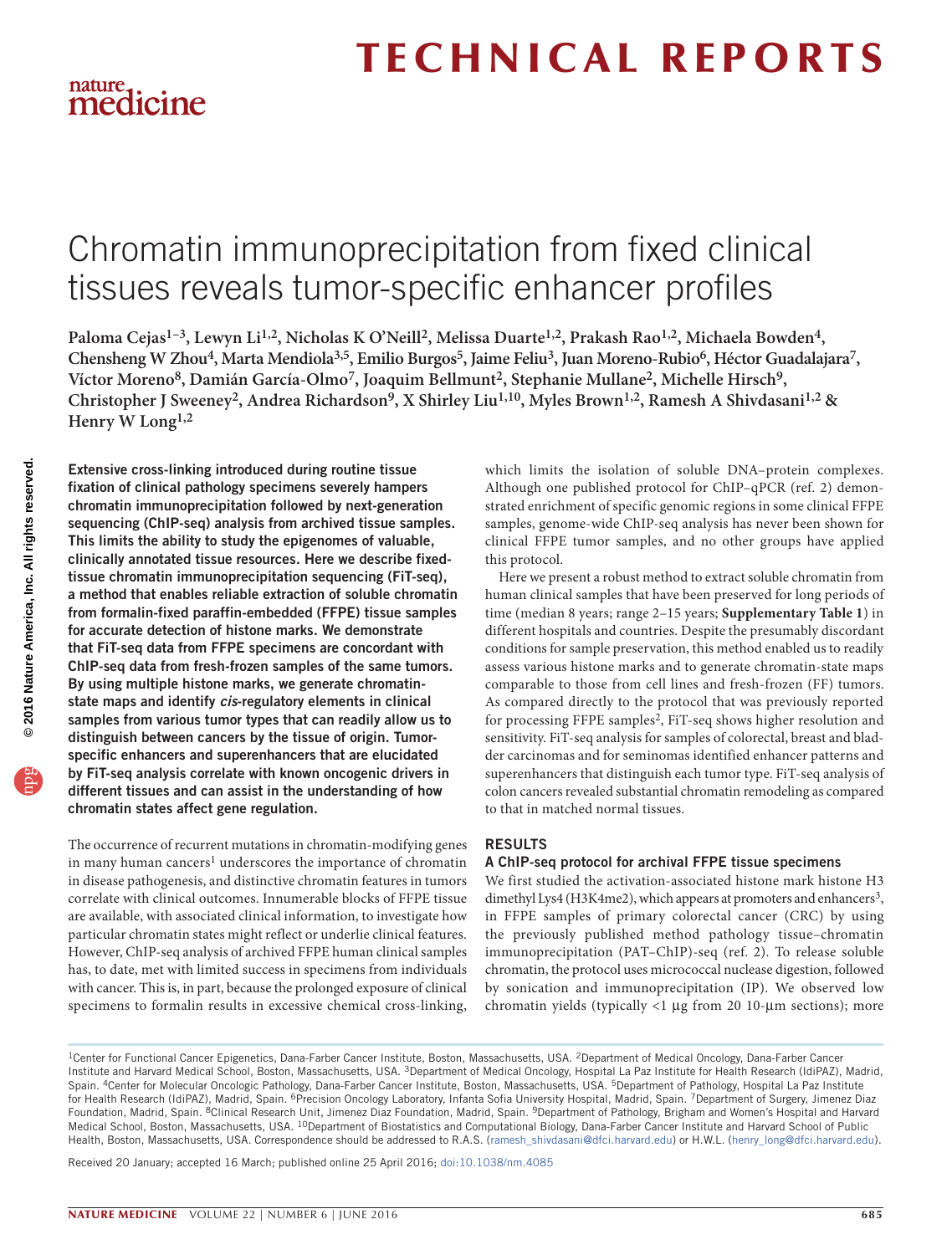<span id="page-1-0"></span>Figure 1 Development of FiT-seq, and its effect on strength and resolution of histone mark signals. (a) Average distribution of H3K4me2 signals in mouse xenografts of MCF-7 breast cancer cells either fresh-frozen (FF) and processed with conventional ChIPseq or fixed in formaldehyde for 168 h and subsequently processed with the PAT–Chip protocol or using FiT-seq. The summits of the top 5,000 ChIP-seq peaks from the FF xenograft were used as the centers to build aggregate plots of the data from one replicate of each sample class. (b) Corresponding integrative genome viewer (IGV) tracks at a single representative, well-known locus (*MYC*), illustrating FiT-seq signals and comparing them to ChIP-seq signals obtained from FF MCF-7 xenograft samples. Each *y* axis indicates the number of reads per million per base pair (rbm). (c) Key steps in the FiT-seq protocol. (d) Correlation plot of average H3K4me2 signals in experiments on six pairs of FFPE and FF samples of primary CRCs. Each pair was taken from the same surgical specimen. All wiggle files from each sample type (FF or FFPE) were pooled for the analysis. Right column shows Spearman correlations for each individual pair and for the average signal from the pooled samples (for which the Pearson correlation



was 0.876) represented in the correlation plot. (e) Representative IGV tracks at an arbitrary locus (Yae 1 domain containing 1; *YAE1D1*), illustrating concordance of H3K4me2 signals from FF samples analyzed by ChIP-seq (red) and matched FFPE samples analyzed by FiT-seq (blue) for six CRC specimens. The *y* axis represents number of reads per million per base pair (rbm).

notably, the resulting ChIP-seq signals showed extremely poor resolution of peaks, particularly outside of transcription start sites (TSSs or promoters), and gave broader and weaker signals than the same sites in matched FF tissues (**Supplementary Fig. 1a**,**b**). Low chromatin yields and poor signal resolution probably reflect excessive tissue fixation, a problem expected with archival tissue specimens. To examine the effects of fixation on ChIP-seq signals in a controlled fashion, we used mouse xenografts of MCF-7 breast cancer cells that were fixed for variable periods of time in 4% clinical-grade formaldehyde. In relation to the corresponding FF specimens, signal resolution was markedly reduced in samples that were fixed for 168 h (**[Fig. 1a](#page-1-0)**,**b**), whereas samples that were fixed for 48 h gave results similar to those of their FF counterparts (**Supplementary Fig. 1c**), without any special processing. Only long fixation times mimicked the effects on chromatin we had observed in archival clinical specimens.

Because the DNA in FFPE samples is already fragmented, we reasoned that protein–protein cross-links may be primarily responsible for the broad peaks (**Supplementary Fig. 1a**). Although heat can reverse formaldehyde-induced cross-links, the temperatures used in heat-induced antigen retrieval for immunohistochemistry (IHC)<sup>[4,](#page-5-3)[5](#page-5-4)</sup> would also reverse protein–DNA cross-links, hence preventing effective ChIP. Because conservation of tissue architecture is dispensable for ChIP-seq<sup>6</sup>, we reasoned that controlled protease treatment might help resolve the excessive number of cross-links introduced by long exposure to formaldehyde while preserving the chromatin complexes of greatest interest. Brief proteinase K (PK) digestion did not materially affect the IP of H3K4me2 from chromatin isolated from cultured cells (**Supplementary Fig. 1d**), and treatment of clinical FFPE specimens with PK at ambient temperature in a buffer containing 0.1% sodium dodecyl sulfate (SDS) substantially increased the yield of soluble chromatin.

PK treatment before sonication of tumor xenografts that were fixed for 168 h dramatically improved the resolution of signals from ChIP-seq as compared to that from PAT–ChIP-seq—signal levels now resembled those from matched FF tissue (**[Fig. 1a](#page-1-0)**,**b**), thus validating a simple FiT-seq protocol in which PK treatment precedes sonication for the recovery of material for ChIP analyses. By using the MACS2 software to call peaks (using default parameters; Online Methods), we identified 49,964 peaks from FiT-seq data, as compared to 845 peaks from PAT–ChIP-seq data (**Supplementary Table 2**). Many more regions identified by FiT-seq overlapped with peaks identified in the matched FF tumor xenograft (**Supplementary Table 2**), and they showed high local sequence conservation (**Supplementary Fig. 1e**), a characteristic of high-confidence ChIP-seq sites for active histone marks[7.](#page-5-6) We applied this methodology to a CRC sample and achieved consistent results with 5 or 10 min of PK digestion; we observed not only sharp ChIP-seq peaks, as expected for H3K4me2-marked histones but also considerably higher average signals as compared to PAT–ChIP-seq analysis done on the same sample (**Supplementary Fig. 1f**,**g**). Gently heating chromatin in the absence of a proteolysis step modestly improved signal resolution in FFPE samples (**Supplementary Fig. 1f**,**g**), and the best results came from heating samples at 40 °C for 1 h followed by brief PK digestion, resulting in our complete FiT-seq protocol (**[Fig. 1c](#page-1-0)**). This protocol produced highly reproducible data in replicate experiments (Spearman correlation = 0.98; **Supplementary Fig. 1h**).

To determine how well FiT-seq matches the performance of ChIP-seq on FF tumor specimens, we examined six cases of CRC (CRC1–CRC6) in which some pieces of tumor had been frozen soon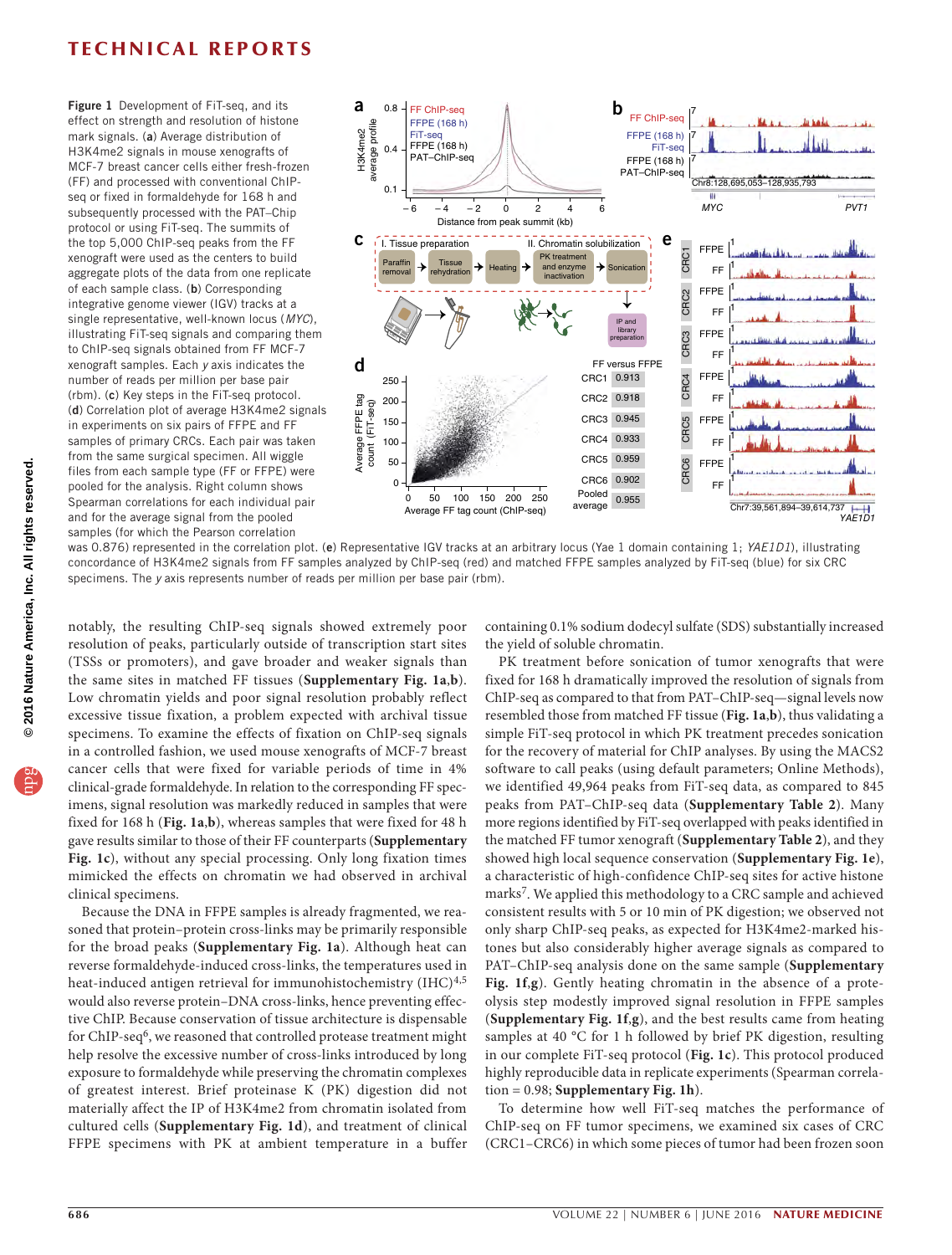

<span id="page-2-0"></span>differential H3K4me2 signals that are higher in matched normal (left) or tumor (right) tissue at representative TSSs from FiT-seq analysis of FFPE specimens (*n* = 7) and ChIP-seq analysis of FF specimens (*n* = 6). All *y* axis scales are 0–1 rbm. (c) GSEA of promoters with reduced H3K4me2 in tumors. Graphs show the most enriched gene sets and corresponding normalized enrichment scores (NES) derived from FF (red) or FFPE (blue) specimens. (d) Average distribution of H3K4me2 at 5,800 regions known to have DNA hypermethylation in CRCs, as compared to normal colon<sup>[12](#page-5-9)</sup>. Signals pooled from seven FFPE tumor (blue) and seven matched FFPE normal colonic mucosa (black) samples (left) and from six FF tumor (red) and six matched FF normal colonic mucosa (black) samples (right) are shown with respect to DMR summits. (e) Heat maps of pooled H3K4me2 signals at the same 5,800 DMRs in d from normal (N) and tumor (T) samples for FFPE (FiT-seq; blue) (left) and FF (ChIP-seq; red) (right) pairs. Colored bars represent rbm. (f) Box plot (whiskers show the smallest and largest values) of mRNA levels (as determined by RNA-seq) associated with 100 promoters showing the highest loss (top) or gain (bottom) of H3K4me2 in CRC specimens, as compared to normal colon mucosa.  $*P = 0.0012$ ,  $*P = 0.01$ ; by the Mann–Whitney *U*-test.

after surgery, whereas other pieces had been preserved as FFPE blocks (**Supplementary Table 1**). H3K4me2 peaks identified either by FiTseq in FFPE specimens or by ChIP-seq in FF specimens had comparable fractions that mapped to different genomic regions (promoters, 16% versus 22%; exons, 8% versus 8%; and intergenic regions 76% versus 70%; for FF and FFPE samples, respectively). Matched samples showed high correlation of H3K4me2 at both TSSs and distant enhancers (**[Fig. 1d](#page-1-0)**,**e** and **Supplementary Fig. 1i**). Spearman correlations for pairwise comparisons of FiT-seq and FF ChIP-seq samples ranged from 0.902 to 0.959, with a Spearman correlation of 0.955 and a Pearson correlation of 0.876 for the average (pooled) signal. Thus, FiT-seq is a reliable method to map histone modifications in archived clinical specimens.

### FiT-seq reveals biological features of CRC

To determine whether FFPE samples harbor the same underlying chromatin features as those in FF samples, we studied CRC tumor specimens and normal colonic mucosa that were removed from individuals during surgery, dissecting each under microscopic guidance to enrich for epithelial cells (**[Fig. 2a](#page-2-0)**). Because normal tissues corresponding to the six frozen CRC specimens (CRC1–CRC6) were not available, we obtained six frozen tumor and normal samples from a different cohort of patients and then examined H3K4me2 in these FF samples (CRC9–CRC14) and in samples from seven FFPE cases (CRC2–CRC8); each of these 13 tumors was paired with its corresponding normal mucosa (**Supplementary Table 1**). The resulting data from all of the samples (**[Fig. 2b](#page-2-0)**) showed that the median number of called peaks was comparable in FFPE and FF samples for both tumor (44,825 by FiT-seq and 56,683 by ChIP-seq) and normal mucosa (32,826 by FiT-seq and 29,667 by ChIP-seq). Differences in peak numbers between matched tumor and normal tissues were not significant in either set (*P* < 0.05 by Student's *t*-test). Thus, although individual sites may be marked differently in tumor and normal cells, the overall degree of H3K4me2 marking is similar.

To further compare CRCs and matched normal colonic mucosa, we extracted reads that mapped to within 2 kb of TSSs, using the HTSeq algorithm<sup>8</sup>, and identified regions that were differentially marked with H3K4me2, using the DEseq package<sup>9</sup> (Supplementary Table 3; Online Methods). This approach yielded 714 and 1,140 differentially marked promoters (*P* < 0.01; fold change > 2; **Supplementary Table 3**) in the FiT-seq and ChIP-seq data sets, respectively. By considering all of the promoter regions that are marked more strongly with H3K4me2 in normal mucosa than in tumors, we found that gene set enrichment analysis (GSEA) showed striking commonality between FF and FFPE specimens, and that there was significant enrichment (normalized enrichment score (NES) = 3.2; false-discovery rate (FDR) = 0) for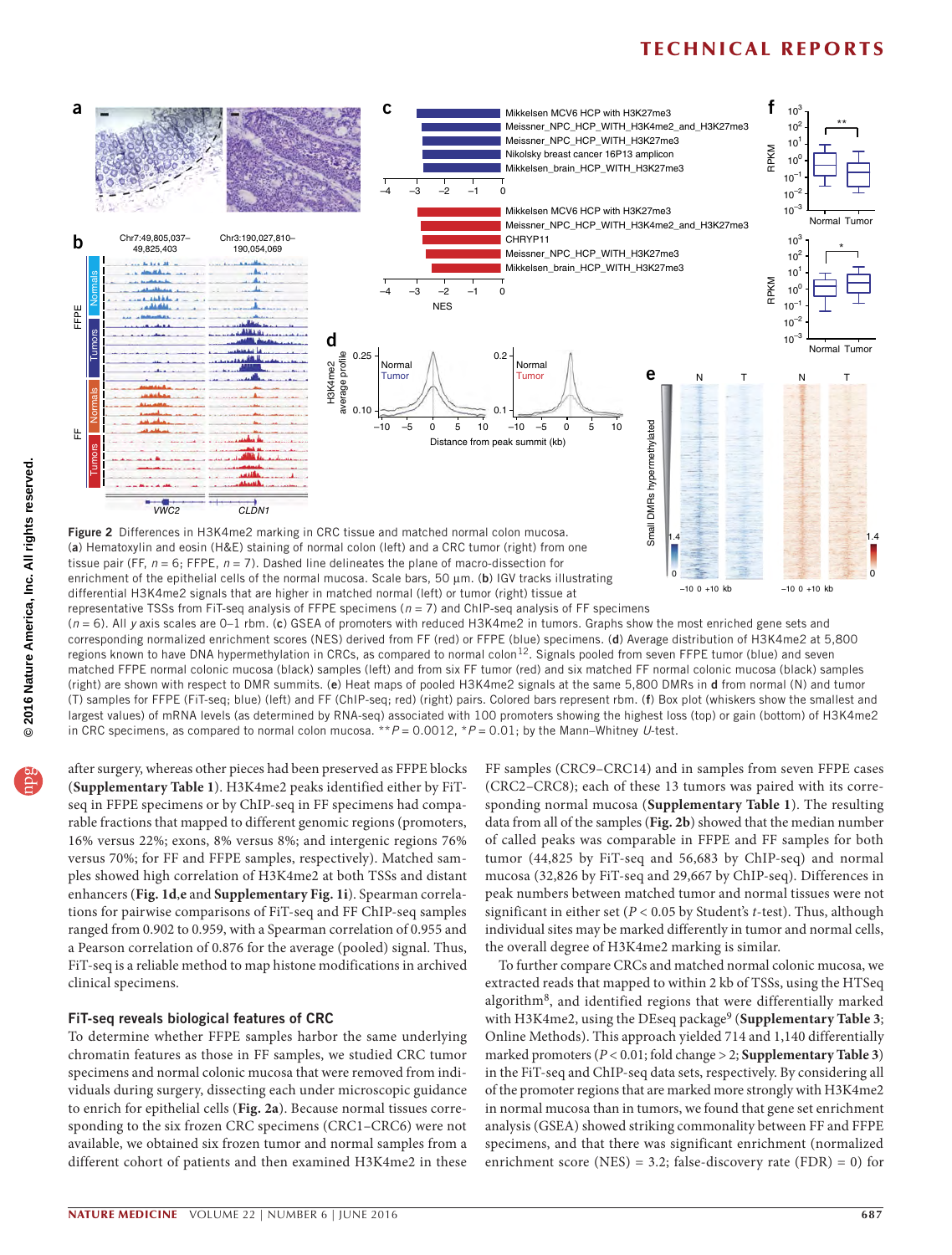

<span id="page-3-0"></span>Figure 3 Additional histone marks mapped by FiT-seq. (a) IGV tracks at a representative region and hidden Markov modeling (HMM) of chromatin states (colored bars above the tracks) based on FiT-seq data from five distinct histone marks in an FFPE bladder cancer sample (*y* axis scale: 0–1 rbm). *ATAD3C*, ATPase family, AAA domain containing 3C; *ATAD3B*, ATPase family, AAA domain containing 3B; *SSU72*, SSU72 homolog, RNA polymerase II CTD phosphatase; *MIB2*, mindbomb E3 ubiquitin protein ligase 2. (b) Heat map showing the combinations of marks that delineate genomic regions into discrete, well-characterized states (left) and the association of each chromatin state with its presumed biological role, on the basis of enrichment in well-annotated genome regions characterized by RefSeq and the University of California, Santa Cruz (UCSC) hg19 genome (right) for the bladder cancer specimen in a. (c) Fractional representation of each chromatin state in the genome of the bladder cancer specimen in a.

gene sets that represent targets of Polycomb repressor 2 (PRC2) in embryonic stem cells<sup>[10](#page-5-10)</sup> ([Fig. 2c](#page-2-0) and Supplementary Table 4). These same promoters are known to have hypermethylated DNA in CRC and in other carcinomas<sup>[11](#page-5-11)</sup>.

To investigate this relationship further, we considered 5,800 differentially DNA-methylated regions (DMRs) that have been previously shown to have hypermethylated DNA in CRCs<sup>[12](#page-5-9)</sup> and plotted the pooled H3K4me2 signal from the seven FFPE cases and the six FF cases (**[Fig. 2d](#page-2-0)**; Online Methods). H3K4me2 signal density at DMRs was decreased at comparable levels in the pools from both the FF and FFPE tumor samples, as compared to those from the matched normal tissues (**[Fig. 2d](#page-2-0)**,**e**). These regions are known to have reduced promoter H3K4me3 in CRC cell lines<sup>[13](#page-6-0)</sup>, and the effect that we observed is specific to CRC, as H3K4me2 signals from an FFPE sample of breast cancer were not decreased at the same promoters (**Supplementary Fig. 2a**,**b**). To further validate the specificity and accuracy of FiT-seq, we used a different group of 5,800 TSSs that does not overlap with the DMRs and found similar H3K4me2 density in CRCs and normal colonic mucosa in both the FFPE and FF specimens (**Supplementary Fig. 2c**).

For promoters showing greater H3K4me2 signals in tumors than in paired normal mucosa, both FFPE and FF samples showed similar enrichment for gene sets, such as those involved in cell cycle (KEGG\_CELL\_CYCLE and REACTOME\_CELL\_CYCLE), as well as multiple sets representing transcriptional deregulation in primary CRCs as compared to normal mucosa (SABATES\_COLORECTAL\_ ADENOMA\_UP and GRADE\_COLON\_AND\_RECTAL\_CANCER\_ UP; **Supplementary Table 4**). Thus, enrichment for key gene sets that might be expected in most CRCs was as evident by FiT-seq on FFPE samples as by conventional ChIP-seq on FF tumors.

To determine whether the changes in histone marks that were detected by FiT-seq mirror alterations in gene expression, we analyzed tissue sections from the same FFPE tissue blocks by RNA-seq. These RNA-seq data highly correlated with RNA-seq data from an independent collection of fresh-frozen CRC samples in The Cancer Genome Atlas[14](#page-6-1) (**Supplementary Fig. 2d**). Genes with the largest reduction in promoter H3K4me2 abundance in tumor FFPE specimens were expressed at significantly lower levels than in the normal mucosa, whereas genes with the largest increases in promoter H3K4me2 were expressed at higher levels (**[Fig. 2f](#page-2-0)**).

Most *cis*-regulatory activity occurs through distant enhancers<sup>[15](#page-6-2)</sup>, which are challenging to unambiguously assign to genes. In lieu of such assignments, we examined DNA sequence motifs that were enriched among distant elements (>2 kb from TSSs) and that showed stronger H3K4me2 marking in tumors than in normal colon mucosa. Analyses using both FFPE and FF specimens showed that the sequence motif recognized by the transcription factor AP1 was the most significantly enriched in tumors, consistent with the role of this transcription factor in the response to epidermal growth factor (EGF) signaling in CRC. Moreover, nine of the top ten motifs identified in the FF sample cohort were also seen to be significantly enriched in samples from the FFPE cohort, including motifs that have wellknown associations with intestinal epithelial function, such as those recognized by hepatocyte nuclear factor (HNF) 1, HNF4, T cell factor (TCF) 3 and TCF4 (**Supplementary Table 5**). Thus, FiT-seq analysis of clinical CRC specimens accurately maps histone marks that show robust correlations with hypermethylated promoters, aberrant gene activity and enrichment of transcription factor motifs.

### FiT-seq analysis produces chromatin-state maps

To extend the utility of FiT-seq beyond the analysis of H3K4me2, we mapped additional and informative histone marks that established consortia (such as the Encyclopedia of DNA Elements (ENCODE) Consortium and the NIH Roadmap Epigenomics Mapping Consortium) have used to characterize epigenomes. Using the FiTseq protocol without any additional modifications, we obtained data for the presence of the repressive H3K27me3 mark and the activation-associated H3K4me3 and acetylated lysine 9 of histone H3 (H3K9ac) marks at promoters, the H3K36me3 along gene bodies and the H3K4me1 mark at enhancer elements. The results using specimens from individuals with bladder cancer (**[Fig. 3a](#page-3-0)**) and CRC (**Supplementary Fig. 3a**) showed the expected distribution of these marks with respect to known genomic features. The bladder cancer sample showed the predicted inverse correlation between H3K27me3 and H3K36me3 (**[Fig. 3a](#page-3-0)**), and the CRC sample showed intergenic regions that could similarly be identified by the presence of H3K4me2 and H3K4me1 (**Supplementary Fig. 3a**). We used the ChromHMM algorithm<sup>16</sup> to analyze this data-rich genome-wide information from a bladder cancer to delineate chromatin states that corresponded to well-characterized regions, including promoters (state 1—overlap of H3K4me3, H3K4me2 and H3K9ac), enhancers (state 2—marked by H3K4me2 or H3K4me1, but not by H3K4me3), active gene bodies (states 7 and 8—marked by H3K36me3), Polycomb-repressed genes (states 5 and 6—marked by H3K27me3) and areas lacking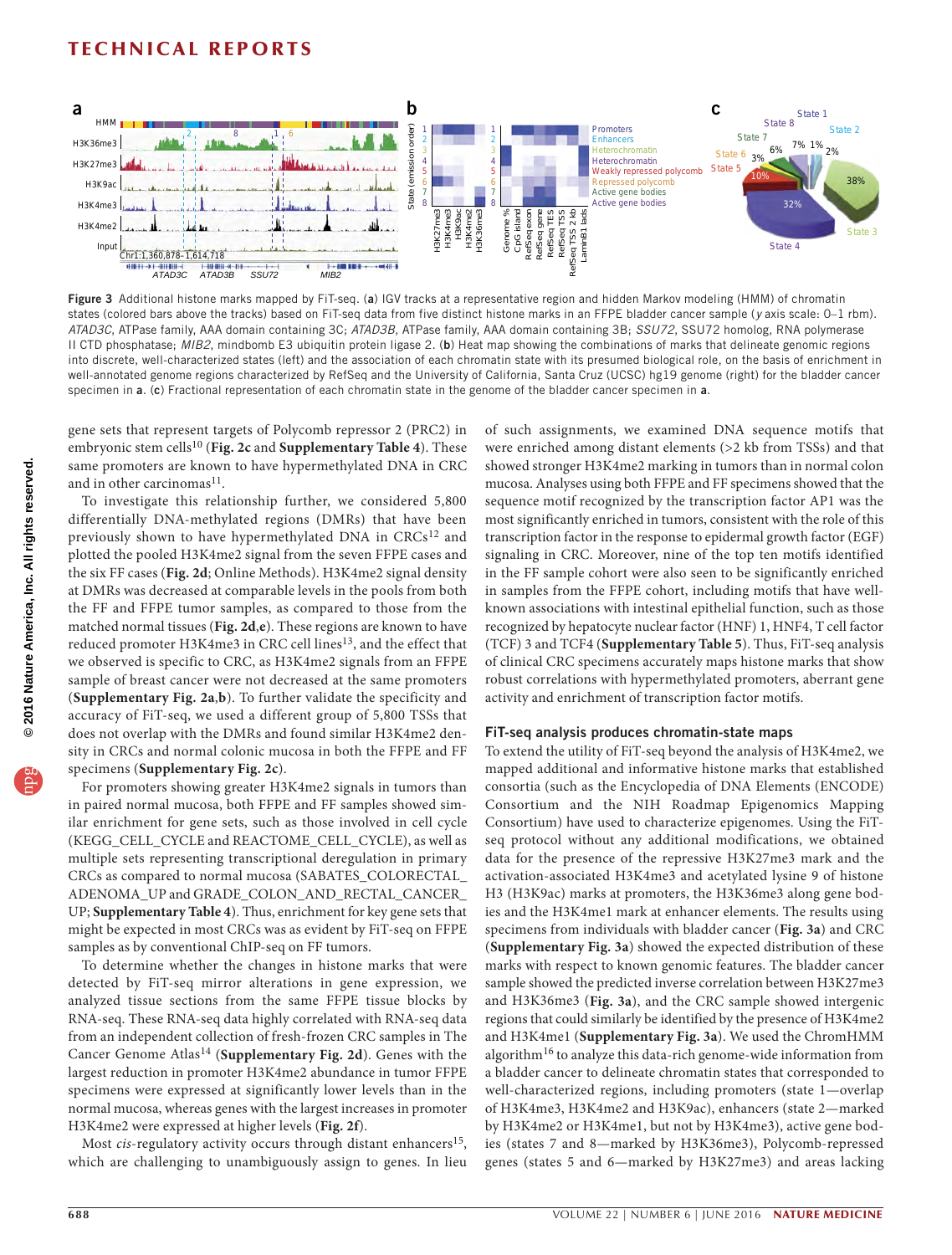© 2016 Nature America, Inc. All rights reserved. npg **© 2016 Nature America, Inc. All rights reserved.**

<span id="page-4-0"></span>Figure 4 Tumor-specific enhancers and H3K4me2 defined superenhancers identified in multiple cancer types. (a) Unsupervised hierarchical clustering of genome-wide H3K4me2 signals for the top 25% most-variable peaks located >2 kb from TSSs (presumptive enhancers) across FFPE samples from four different human tumor types seminoma (SM), breast cancer (BrCa), bladder cancer (BlCa) and CRC. (b) Heat map of *P* values (as determined by hypergeometric test) for representative transcription-factor-binding motifs enriched at the centers of enhancers that are associated specifically with each tumor type. The sequence logos for three representative motifs are shown. (c) Signal distribution at H3K4me2 marked enhancers detected in individual representative FFPE samples of each tumor type; superenhancers for selected genes, as defined by this mark, are indicated by arrows. The green bars identify the subset of enhancers known as superenhancers. (d) IGV tracks showing H3K4me2defined superenhancers near the *CDX2* and Nanog homeobox (*NANOG*) loci in CRC and SM samples, respectively. Scale for all tracks, 0–1 rbm.

any of these signals, which mainly represent heterochromatin (states 3 and 4) (**[Fig. 3b](#page-3-0)**). The chromatin states inferred from the combinations of different histone marks are enriched in regions that are expected on the basis of external annotations, and the fractions of each state in the genome are compatible with those typically observed in tissues<sup>[17](#page-6-4)</sup> (**[Fig. 3b](#page-3-0)**,**c** and **Supplementary Fig. 3b**). For example, CpG islands are enriched at promoters (state 1), and genes annotated in the National Center for Biotechnology Information (NCBI) Reference Sequence database (RefSeqGenes) but not TSSs are enriched at active gene bodies (states 7 and 8), which emphasizes accurate identifica-

tion of boundaries for individual histone marks. Thus, informative chromatin states are adequately preserved in archived FFPE tissues, and FiT-seq captures genome-wide occurrence of histone marks representing diverse regions and activities.

## FiT-seq identifies tumor-type-specific enhancers and superenhancers

To demonstrate the application of FiT-seq to additional cancer types, we mapped H3K4me2-marked enhancers in cases of estrogen receptor (ER)-positive breast cancer, non-muscle-invasive (stage T1) bladder cancer and seminomas (**Supplementary Table 1**). Across all 19 FFPE samples, including the seven CRCs studied above, an unsupervised analysis of marked regions located more than 2 kb away from known TSSs readily separated tumors by the tissue of origin (**[Fig. 4a](#page-4-0)** and **Supplementary Fig. 4a**). Thus, the distinctive epigenomes of primary tumors are preserved in archived specimens and enhancer analysis by FiT-seq could have value in defining the origins of occult tumors. Additionally, analysis of variance (ANOVA) analysis identified the most characteristic enhancers in each tumor type (**Supplementary Table 6**), and sequence motifs enriched in each group bind transcription factors known to function in the corresponding tissue (**[Fig. 4b](#page-4-0)** and **Supplementary Table 7**). In particular, HNF proteins, caudal



type homeobox 2 (CDX2) and TCF4 are instrumental in both intestinal-lineage identity and CRC pathogenesis $18-20$ , and they are highly enriched in CRC-specific enhancers, whereas enhancers specific to ER<sup>+</sup> breast cancer are enriched for ER and Runt-related transcription factor (RUNX) motifs<sup>[21](#page-6-7)</sup>. By contrast, FFPE-preserved seminoma specimens showed enrichment of motifs for OCT4 and SOX2, core embryonic stem cell factors that are also expressed in germ cell tumors $^{22}$ , as well as for ESRRB and NR5A2, which maintain pluripotency<sup>[23,](#page-6-9)24</sup>. Early-stage bladder cancers showed the fewest distinctive enhancers, with consequently little enrichment of sequence motifs.

Finally, tissue-specific superenhancers have been defined in cancers and normal tissues on the basis of particularly extensive H3K27ac and H3K4me1 marks and the binding of the general factor mediator complex subunit 1 (MED1)[25.](#page-6-11) Because H3K4me2 has been used for enhancer identification<sup>[3,](#page-5-2)[26,](#page-6-12)27</sup>, we used FiT-seq data of this mark in diverse tumor types as a proxy to identify superenhancers using the published algorithm[25.](#page-6-11) The results showed the same highly skewed distribution of ChIP-seq signal intensities (**[Fig. 4c](#page-4-0)**) that are typically seen with related histone marks, such as H3K4me1 and H3K27ac<sup>[25](#page-6-11)</sup>, where the levels of H3K4me2 at sites beyond the inflection point substantially exceeded those at other enhancers, often by an order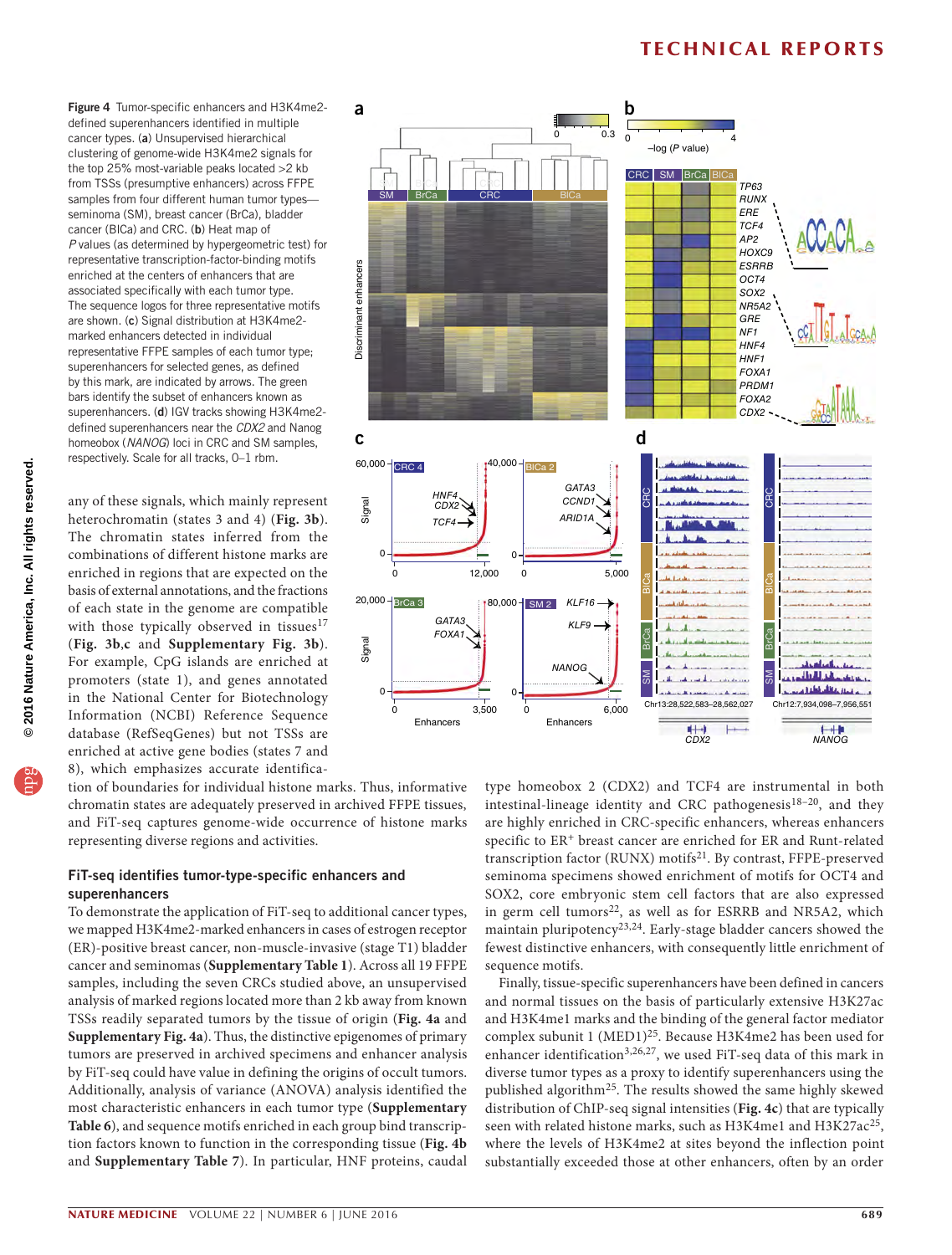of magnitude. This approach identified hundreds of H3K4me2 defined candidate superenhancers in each tumor type (**[Fig. 4c](#page-4-0)**,**d** and **Supplementary Table 8**). An abundance of these superenhancers coincided with lineage-specific genes for each tumor type, including *CDX2* in CRC and GATA binding protein 3 (*GATA3*) in breast cancer[28](#page-6-14) (**[Fig. 4d](#page-4-0)** and **Supplementary Fig. 4b**), both of which are known to harbor classical superenhancers in cancer cell lines<sup>[25](#page-6-11)</sup>. Similarly, the loci encoding Krüppel-like factors, which help to maintain pluripotent stem cells<sup>29</sup>, showed superenhancer features in every seminoma examined (**Supplementary Fig. 4b**). Although no sequence motif was significantly enriched among typical (non-super-) enhancers in bladder cancer (**[Fig. 4b](#page-4-0)**), four of the six cases showed superenhancers near key bladder-cancer-associated oncogenes, such as *GATA3* and cyclin D1 (*CCND1*); the top-ranked H3K4me2-defined superenhancer in one case mapped to fibroblast growth factor 3 (*FGFR3*) (**Supplementary Fig. 4b**), a driver oncogene in ~12% of bladder cancers<sup>30</sup>. Thus, FiT-seq can identify tumor-specific enhancers in fixed tissues from a range of human cancers and provide insight into their key transcriptional regulators.

## **DISCUSSION**

FFPE tissue samples represent an enormous source of material for informative epigenome analyses, but they typically resist extraction of soluble chromatin, an effect we could mimic best with long (168 h) formaldehyde fixation times in xenografts of human cancer cell lines. The FiT-seq protocol described here is simple, requiring heat treatment followed by brief, controlled proteolytic digestion of FFPE tissue slices to markedly increase both the strength and resolution of histone ChIP-seq signals. The processing did not materially affect H3K4me2 ChIP-seq signals, either in raw chromatin or on material processed for FiT-seq, and archive duration was not a limiting factor; samples stored for 10 years gave signals comparable to those of more recently preserved specimens. In contrast to the PAT–ChIP-seq method, resolution of FiT-seq signals was comparable to those from FF samples, and soluble chromatin released by FiT-seq can be used to interrogate various histone marks that cover major classes of genomic regions.

FiT-seq can identify tissue- and tumor-specific chromatin states and enhancers in at least four tumor types. In CRC specimens in particular, FiT-seq analysis identified tumor-specific epigenome reprogramming and revealed an inverse association between H3K4me2 and DNA hypermethylation at hundreds of genes that show reduced expression in CRCs as compared to normal colon mucosa. Although this relationship between H3K4me2 and DNA hypermethylation has been previously reported in various contexts<sup>[13](#page-6-0)</sup>, ours is the first demonstration of this effect in pairs of primary CRCs and matched normal tissues that were preserved as FF or FFPE samples. These data highlight the interplay of DNA hypermethylation and reduced promoter H3K4me2 as epigenetic processes in CRC; whereas DMRs are not globally associated with altered gene  $expression<sup>12</sup>$ , the highest losses and gains in promoter H3K4me2 associate with corresponding changes in gene expression. FiT-seq also revealed tumor-specific enhancers and H3K4me2-defined superenhancers that distinguished cancers by their tissue of origin, making it a method that might be used an alternative to transcriptional profiling in classifying tumors of uncertain origin. It is, however, unclear whether such kinds of superenhancers represent epigenome features specific to the tumor or to the tissue.

FiT-seq has the potential to extend the current understanding of cancer epigenomes and, combined with DNA and RNA analysis of the same samples, to determine how specific mutations affect functional

chromatin states. Such studies, previously limited to the few tumors frozen selectively for research purposes, can now be extended to the vast number of clinical specimens that are preserved as FFPE blocks. FiT-seq may also help to decipher the functions of alleles that are associated with an increased risk of disease, as determined in genomewide association studies, most of which are located in noncoding regions. Finally, FiT-seq analysis can contribute to the understanding of tumors that lack clear genetic drivers, the identification of novel cancer subtypes and the development of clinical biomarkers.

## **METHODS**

Methods and any associated references are available in the [online](http://dx.doi.org/10.1038/nm.4085) [version](http://dx.doi.org/10.1038/nm.4085) of the paper.

**Accession codes.** Gene Expression Omnibus: data from this study are deposited under accession code [GSE73398.](http://www.ncbi.nlm.nih.gov/geo/query/acc.cgi?acc=GSE73398)

*Note: Any Supplementary Information and Source Data files are available in the online [version](http://dx.doi.org/10.1038/nm.4085) of the paper.*

#### **Acknowledgments**

This work was supported by the DFCI–Novartis Drug Discovery Program (R.A.S.), the US NIH grant P50CA127003 (R.A.S.), the Susan F. Smith Center for Women's Cancers (M. Brown), grants from the Susan G. Komen and the Breast Cancer Research foundations (M. Brown), the Medical Oncology Translational Grant Program from the Dana-Farber Cancer Institute (C.J.S.), a grant from Instituto de Salud Carlos III the Spanish Economy and Competitiveness Ministry (grant PI13- 01818; P.C.), the ConSEPOC–Comunidad de Madrid (grant S2010/BMD-2542; P.C.), and fellowships from the Asociación Española Contra el Cáncer (Programa de Formación Avanzada en Oncología 2010; P.C.) and the Fundación Caja Madrid (P.C.). We thank E. Díaz and M. de Miguel for technical assistance.

#### **AUTHOR CONTRIBUTIONS**

P.C., R.A.S., M. Brown and H.W.L. conceived and designed the study; L.L., P.C., H.W.L. and N.K.O'N. performed computational and statistical analyses; M.D., P.R., M. Bowden and C.W.Z. acquired data; E.B. and M.M. reviewed CRC pathology; J.F., J.M.-R., H.G., V.M., S.M., J.B., D.G.-O., C.J.S., M.H. and A.R. supervised collection of tumor samples; X.S.L., M. Brown, H.W.L. and R.A.S. provided overall supervision; and P.C., R.A.S. and H.W.L. drafted the manuscript, with input from all of the authors.

#### **COMPETING FINANCIAL INTERESTS**

The authors declare no competing financial interests.

Reprints and permissions information is available online at [http://www.nature.com/](http://www.nature.com/reprints/index.html) [reprints/index.html.](http://www.nature.com/reprints/index.html)

- <span id="page-5-0"></span>1. Garraway, L.A. & Lander, E.S. Lessons from the cancer genome. *Cell* 153, 17–37 (2013).
- <span id="page-5-1"></span>2. Fanelli, M. *et al.* Pathology tissue–chromatin immunoprecipitation, coupled with high-throughput sequencing, allows the epigenetic profiling of patient samples. *Proc. Natl. Acad. Sci. USA* 107, 21535–21540 (2010).
- <span id="page-5-2"></span>3. Barski, A. *et al.* High-resolution profiling of histone methylations in the human genome. *Cell* 129, 823–837 (2007).
- <span id="page-5-3"></span>4. Shi, S.R., Imam, S.A., Young, L., Cote, R.J. & Taylor, C.R. Antigen retrieval immunohistochemistry under the influence of pH using monoclonal antibodies. *J. Histochem. Cytochem.* 43, 193–201 (1995).
- <span id="page-5-4"></span>5. Shi, S.R., Liu, C., Perez, J. & Taylor, C.R. Protein-embedding technique: a potential approach to standardization of immunohistochemistry for formalin-fixed, paraffinembedded tissue sections. *J. Histochem. Cytochem.* 53, 1167–1170 (2005).
- <span id="page-5-5"></span>Yamashita, S. Heat-induced antigen retrieval: mechanisms and application to histochemistry. *Prog. Histochem. Cytochem.* 41, 141–200 (2007).
- <span id="page-5-6"></span>7. Shin, H., Liu, T., Duan, X., Zhang, Y. & Liu, X.S. Computational methodology for ChIP-seq analysis. *Quant. Biol.* 1, 54–70 (2013).
- <span id="page-5-7"></span>8. Anders, S., Pyl, P.T. & Huber, W. HTSeq—a Python framework to work with highthroughput sequencing data. *Bioinformatics* 31, 166–169 (2015).
- <span id="page-5-8"></span>9. Anders, S. & Huber, W. Differential expression analysis for sequence-count data. *Genome Biol.* 11, R106 (2010).
- <span id="page-5-10"></span>10. Lee, T.I. *et al.* Control of developmental regulators by Polycomb in human embryonic stem cells. *Cell* 125, 301–313 (2006).
- <span id="page-5-11"></span>11. Ben-Porath, I. *et al.* An embryonic stem-cell-like gene expression signature in poorly differentiated aggressive human tumors. *Nat. Genet.* 40, 499–507 (2008).
- <span id="page-5-9"></span>12. Hansen, K.D. *et al.* Increased methylation variation in epigenetic domains across cancer types. *Nat. Genet.* 43, 768–775 (2011).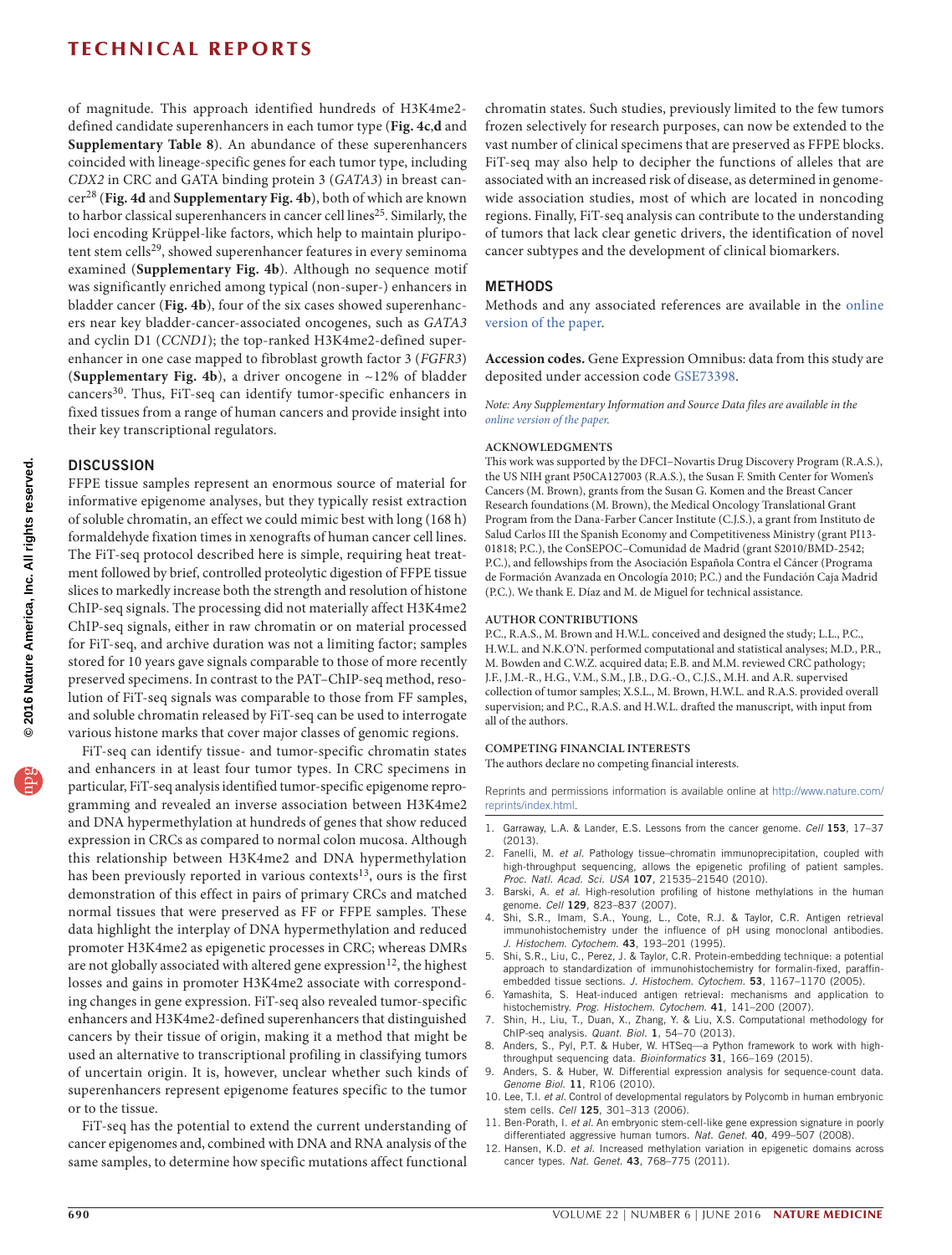- **TECHNICAL REPORTS**
- <span id="page-6-0"></span>13. Balasubramanian, D. *et al.* H3K4me3 inversely correlates with DNA methylation at a large class of non-CpG-island-containing start sites. *Genome Med.* 4, 47 (2012).
- <span id="page-6-1"></span>14. Cancer Genome Atlas Network. Comprehensive molecular characterization of human colon and rectal cancer. *Nature* 487, 330–337 (2012).
- <span id="page-6-2"></span>15. Carroll, J.S. *et al.* Genome-wide analysis of estrogen-receptor-binding sites. *Nat. Genet.* 38, 1289–1297 (2006).
- <span id="page-6-3"></span>16. Ernst, J. & Kellis, M. ChromHMM: automating chromatin-state discovery and characterization. *Nat. Methods* 9, 215–216 (2012).
- <span id="page-6-4"></span>17. Kundaje, A. *et al.* Integrative analysis of 111 reference human epigenomes. *Nature* 518, 317–330 (2015).
- <span id="page-6-5"></span>18. Verzi, M.P. *et al.* TCF4 and CDX2, major transcription factors for intestinal function, converge on the same *cis*-regulatory regions. *Proc. Natl. Acad. Sci. USA* 107, 15157–15162 (2010).
- <span id="page-6-17"></span>19. Verzi, M.P. *et al.* Differentiation-specific histone modifications reveal dynamic chromatin interactions and partners for the intestinal transcription factor CDX2. *Dev. Cell* 19, 713–726 (2010).
- <span id="page-6-6"></span>20. Hatzis, P. *et al.* Genome-wide pattern of TCF7L2 (TCF4) chromatin occupancy in colorectal cancer cells. *Mol. Cell. Biol.* 28, 2732–2744 (2008).
- <span id="page-6-7"></span>21. van Bragt, M.P., Hu, X., Xie, Y. & Li, Z. RUNX1, a transcription factor mutated in breast cancer, controls the fate of ER-positive mammary luminal cells. *eLife* 3, e03881 (2014).
- <span id="page-6-8"></span>22. Santagata, S., Ligon, K.L. & Hornick, J.L. Embryonic stem cell transcription factor signatures in the diagnosis of primary and metastatic germ cell tumors. *Am. J. Surg. Pathol.* 31, 836–845 (2007).
- <span id="page-6-9"></span>23. Zhang, X., Zhang, J., Wang, T., Esteban, M.A. & Pei, D. Esrrb activates Oct4 transcription and sustains self-renewal and pluripotency in embryonic stem cells. *J. Biol. Chem.* 283, 35825–35833 (2008).
- <span id="page-6-10"></span>24. Heng, J.C. *et al.* The nuclear receptor Nr5a2 can replace Oct4 in the reprogramming of murine somatic cells to pluripotent cells. *Cell Stem Cell* 6, 167–174 (2010).
- <span id="page-6-11"></span>25. Hnisz, D. *et al.* Superenhancers in the control of cell identity and disease. *Cell* 155, 934–947 (2013).
- <span id="page-6-12"></span>26. Zentner, G.E. & Scacheri, P.C. The chromatin fingerprint of gene enhancer elements. *J. Biol. Chem.* 287, 30888–30896 (2012).
- <span id="page-6-13"></span>27. Ong, C.T. & Corces, V.G. Enhancer function: new insights into the regulation of tissue-specific gene expression. *Nat. Rev. Genet.* 12, 283–293 (2011).
- <span id="page-6-14"></span>28. Kouros-Mehr, H., Slorach, E.M., Sternlicht, M.D. & Werb, Z. GATA-3 maintains the differentiation of the luminal cell fate in the mammary gland. *Cell* 127, 1041–1055 (2006).
- <span id="page-6-15"></span>29. Jiang, J. *et al.* A core Klf circuitry regulates self-renewal of embryonic stem cells. *Nat. Cell Biol.* 10, 353–360 (2008).
- <span id="page-6-16"></span>30. Cancer Genome Atlas Research Network. Comprehensive molecular characterization of urothelial bladder carcinoma. *Nature* 507, 315–322 (2014).